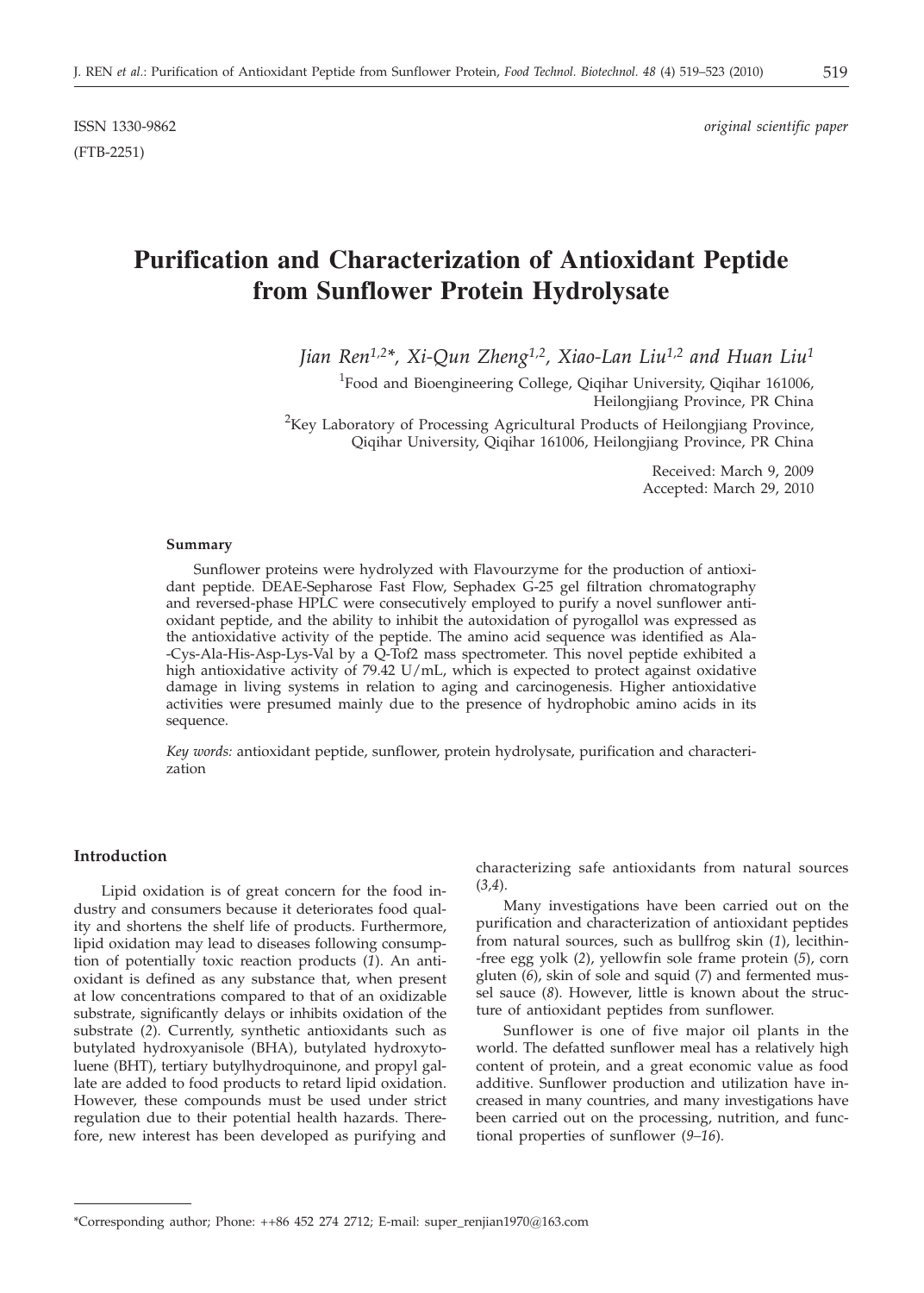Thus, the objective of the present study is to purify and characterize an antioxidant peptide from a sunflower protein hydrolysate.

## **Materials and Methods**

## *Materials and chemicals*

Sunflower (with high linoleic acid, grown in Hei-LongJiang Province, PR China) was obtained from Qiqihar local market. Flavourzyme (500 leucine aminopeptidase units (LAPU)/g) was purchased from Novo Nordisk (Bagsvaerd, Denmark). DEAE-Sepharose Fast Flow and Sephadex G-25 were purchased from Pharmacia (Uppsala, Sweden). C-18 column was purchased from Waters (Milford, MA, USA). The ultrafiltration (UF) membrane system was purchased from Millipore Co. (Bedford, MA, USA). All other chemicals used in the experiments were of analytical grade and purchased from Sigma Chemical Co. (St. Louis, MO, USA).

# *Preparation of sunflower protein hydrolysate*

The factors for the hydrolysis of sunflower protein were optimized in our previous study (unpublished data). Thus, in this work, sunflower proteins were hydrolyzed at 53 °C, pH=7.0, substrate concentration 5.5 % (*m/V*), enzyme to substrate mass ratio 5 %, for 60 min by Flavourzyme. The pH of the mixture was kept constant by continuously adding 1 M NaOH solution to the reaction medium. The enzyme was inactivated by heating in a boiling water bath for 10 min. Then, the sunflower protein hydrolysate was centrifuged at 10 000×g for 20 min and the supernatant was used for the determination of antioxidative activity. In the end, the active fractions of molecular mass<6000 Da were separated by ultrafiltration and lyophilized (*7*).

# *Determination of antioxidative activity of the sunflower protein hydrolysate*

The ability to inhibit the autoxidation of pyrogallol was expressed as the antioxidative activity of the sample according to the method of Marklund and Marklund (*17*). A volume of 4.5 mL of Tris–HCl buffer (50 mM, pH=8.2) was kept in a water bath (25 °C) for 20 min. Then, 0.01 mL of 45 mM pyrogallol was added to the above buffer solution. The rate of autoxidation was determined at 325 nm. One unit of antioxidative activity was defined as the amount of sample needed to obtain 50 % inhibition of pyrogallol oxidation (*6*).

# *Purification of antioxidant peptide*

The lyophilized hydrolysate was dissolved in 25 mM Tris–HCl buffer (pH=8.9), loaded onto a column  $(1.6\times20)$ cm) of DEAE-Sepharose Fast Flow equilibrated with the same buffer, and then eluted with a linear gradient of NaCl from 0 to 1.0 M. Fractions were collected at a flow rate of 1.5 mL/min. A strong antioxidant fraction was lyophilized, and gel filtration chromatography was used as the next step.

The above lyophilized fraction was dissolved in distilled water, centrifuged at 10 000×g for 20 min and the supernatant was loaded on a Sephadex G-25 gel filtration column  $(1.6\times100$  cm) equilibrated previously with distilled water. The column was then eluted with distilled water and the fractions were collected at a flow rate of 2 mL/min. The fractions showing higher antioxidative activity were pooled and lyophilized for further use.

The above lyophilized fraction was dissolved in acetonitrile at 2 % (by volume) in water with 0.065 % (by volume) of trifluoroacetic acid (TFA) and separated using reversed-phase HPLC on a ZORBAX SB-C18 column with a linear gradient of acetonitrile (2–80 % in 45 mL) in 0.065 % TFA and 1 mL/min flow rate. Absorbance was monitored at 214 nm, and the active peaks were collected and concentrated by lyophilization. The lyophilized active peaks were further chromatographed on a ZORBAX SB-C18 column using a linear gradient of acetonitrile (10–60 % in 45 mL) in 0.065 % TFA at a flow rate of 1 mL/min. The finally purified peptide was analyzed for its amino acid sequence (*1,6,8*).

# *Identification of a peptide sequence*

The sequence of the antioxidant peptide was determined by Q-Tef2 mass spectrometer (Waters, Milford, MA, USA). The antioxidant peptide was firstly injected into the electrospray source and then dissolved in 50 % methanol solution (by volume). The molecular mass of the purified peptide was measured by a doubly charged  $(M+2H)^{+2}$  state. The sequence of the peptide was determined by tandem mass spectrometry analysis (*1,6*).

# *Comparison of peptide sequence*

The identified peptide sequence data were compared with a protein database (PIR-NREF) and a bioactive polypeptide database in order to make sure whether the antioxidant peptide was novel (*18,19*).

# **Results and Discussion**

## *Molecular mass profile*

Molecular mass of peptides is an important factor in producing protein hydrolysates with desired antioxidative activity. The use of ultrafiltration (UF) membrane system is appropriate to obtain protein hydrolysates with desired molecular mass range (*20,21*). Therefore, the sunflower protein hydrolysate was fractionated using three ultrafiltration membranes according to the molecular size, and thus four types of hydrolysates (>20 000, 20 000–10 000, 10 000–6000, <6000) were obtained, and the yields of each fraction were 14.12, 1.33, 56.31 and 28.24 %, respectively. It has been reported that peptides with lower molecular mass are responsible for a range of biological activities including antioxidation (*20*). Higher antioxidative properties of low molecular mass peptides are thought to be due to their low molecular mass as they can easily react with lipid radicals and thereby reduce radical-mediated lipid peroxidation (*22*). Thus, the active fractions of molecular mass<6000 Da were lyophilized and used in the next purification step, and their antioxidative activity was 120.42 U/mL.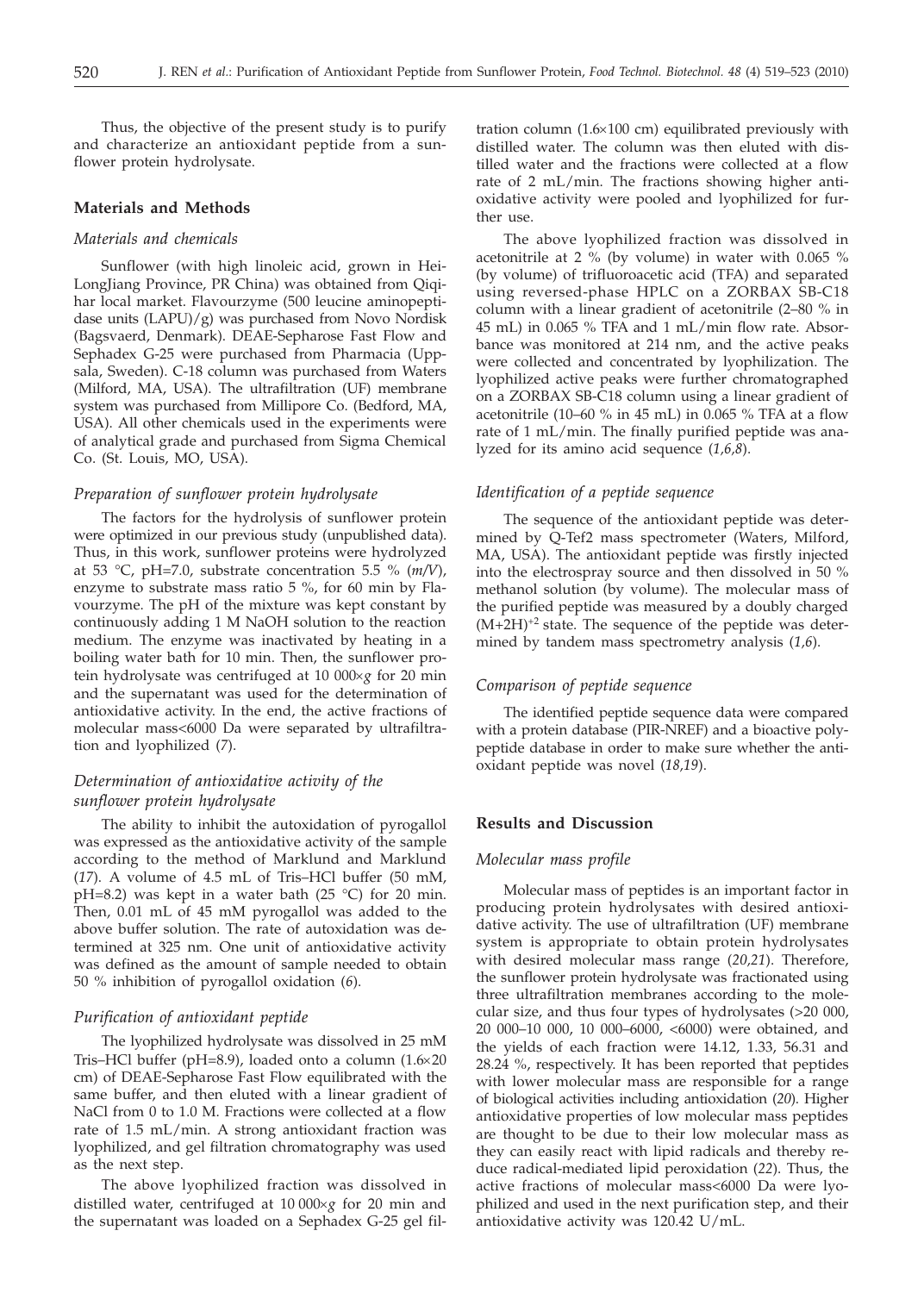#### *Purification of antioxidant peptide*

Throughout the purification process, anion exchange chromatography was used as the first step and 50 mL of the sunflower protein hydrolysate (<6000 Da, 2.256 mg/mL) were loaded onto a DEAE-Sepharose Fast Flow. Adsorbed fractions were eluted with a linear gradient of NaCl (0–1 M) (Fig. 1). The fractions of 204–222 mL were pooled and applied onto a Sephadex G-25 gel filtration chromatography column (Fig. 2). The active fractions of 277–301 mL were collected and purified further by reversed-phase HPLC on a ZORBAX SB-C18 column with a linear gradient of acetonitrile/water (2–80 % (by volume) in 45 mL) in 0.065 % TFA and at a flow rate of 1 mL/min. The results showed that the strongest active peak with antioxidative activity of 73.04 U/mL was obtained at a retention time of 33.320 min. This active fraction was finally loaded on a ZORBAX SB-C18 column using a linear gradient of acetonitrile (10–60 % in 45 mL) in 0.065 % TFA at a flow rate of 1 mL/min. As observed in Fig. 3, the strongest active peak with an antioxidative activity of 79.42 U/mL was obtained at a retention time of 35.095 min. In the end, a purified sunflower protein peptide was obtained. Moreover, the antioxidative activity of this purified peptide (79.42 U/mL) was a little

higher than that (78.1 U/mL) of the peptide in the reported work (*6*).

#### *Determination of a peptide sequence*

The sequence of this sunflower protein peptide was Ala-Cys-Ala-His-Asp-Lys-Val, determined at the National Center of Biomedical Analysis (Beijing, PR China). Compared with the sequences of other known proteins and active peptides (*18,19*), it was found that the sequence of this antioxidant peptide was novel. The mass spectrogram of this new antioxidant peptide is presented in Fig. 4.

Many reports have shown that the antioxidant activity of peptides was highly dependent on their sequence and the amino acid composition. Hydrophobic amino acid residues Val or Leu at the N-terminus end and Pro, Asp, His or Tyr in the sequences of antioxidative peptides have been reported to be important in antioxidative activity (*2,8,23–27*). Therefore, the presence of some hydrophobic amino acid residues and their better positioning in the sequence could be attributed to the antioxidative activity of this sunflower protein peptide.



**Fig. 1.** DEAE-Sepharose Fast Flow ion exchange chromatography elution profile of the sunflower protein hydrolysate



**Fig. 2.** Sephadex G-25 gel filtration chromatography elution profile of the sunflower protein hydrolysate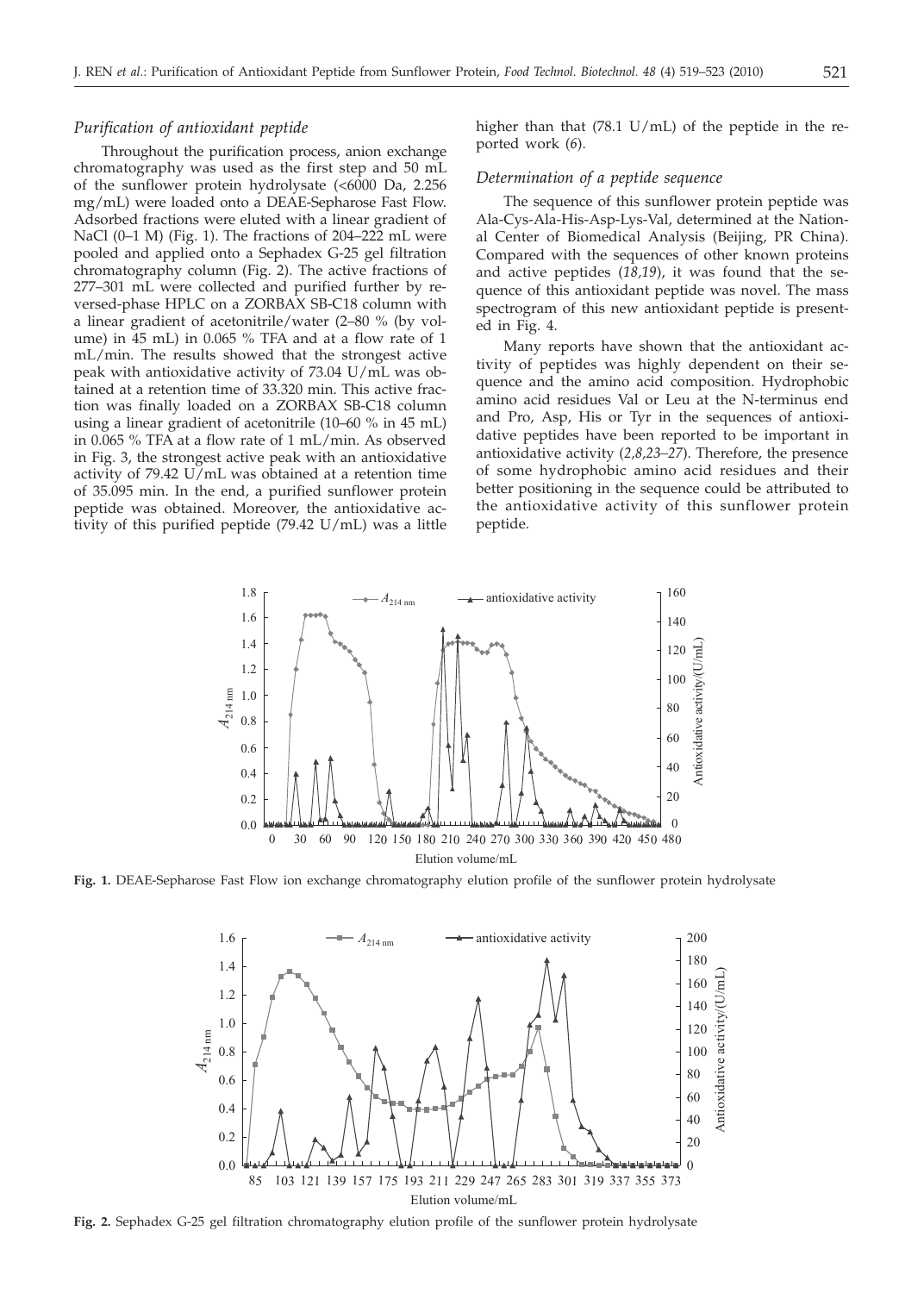

**Fig. 3.** Reversed-phase HPLC elution profile of an active fraction with the strongest peak on a ZORBAX SB-C18 column



**Fig. 4.** The mass spectrogram of the new sunflower protein peptide

## **Conclusions**

In the present study, DEAE-Sepharose Fast Flow, Sephadex G-25 gel filtration chromatography and reversed-phase HPLC were combined to purify a novel sunflower protein peptide, and the sequence of this novel peptide was Ala-Cys-Ala-His-Asp-Lys-Val. It exhibited a high antioxidative activity of 79.42 U/mL, which may protect against oxidative damage in living systems in relation to aging and carcinogenesis. The purified sunflower protein peptide has a great potential to be used in food systems as a natural antioxidant. Furthermore, the data presented in this article demonstrate the feasibility of hydrolyzing antioxidant peptide from sunflower protein.

# *Acknowledgements*

This work was supported by Heilongjiang Province Science Foundation for Youths, PR China (QC08C89).

## **References**

*1.* Z.J. Qian, W.K. Jung, S.K. Kim, Free radical scavenging activity of a novel antioxidative peptide purified from hydrolysate of bullfrog skin, *Rana catesbeiana* Shaw, *Bioresour. Technol. 99* (2008) 1690–1698.

- *2.* P.J. Park, W.K. Jung, K.S. Nam, F. Shahidi, S.K. Kim, Purification and characterization of antioxidative peptides from protein hydrolysate of lecithin-free egg yolk, *J. Am. Oil Chem. Soc. 78* (2001) 651–656.
- *3.* A. Wanita, K. Lorenz, Antioxidant potential of 5-*N*-pentadecylresorcinol, *J. Food Process. Preserv. 20* (1996) 417-429.
- *4.* N.S. Hettiarachchy, K.C. Glenn, R. Gnanasambandam, M.G. Johnson, Natural antioxidant extract from fenugreek (*Trigonella foenum-graecum*) for ground beef patties, *J. Food Sci. 61* (1996) 516–519.
- *5.* S.Y. Jun, P.J. Park, W.K. Jung, S.K. Kim, Purification and characterization of an antioxidative peptide from enzymatic hydrolysate of yellowfin sole (*Limanda aspera*) frame protein, *Eur. Food Res. Technol. 219* (2004) 20–26.
- *6.* X.Q. Zheng, L.T. Li, X.L. Liu, X.J. Wang, J. Lin, D. Li, Production of hydrolysate with antioxidative activity by enzymatic hydrolysis of extruded corn gluten, *Appl. Microbiol. Biotechnol. 73* (2006) 763–770.
- *7.* B. Giménez, A. Alemán, P. Montero, M.C. Gómez-Guillén, Antioxidant and functional properties of gelatin hydrolysates obtained from skin of sole and squid, *Food Chem. 114* (2008) 976–983.
- *8.* N. Rajapakse, E. Mendis, W.Y. Jung, J.Y. Je, S.K. Kim, Purification of a radical scavenging peptide from fermented